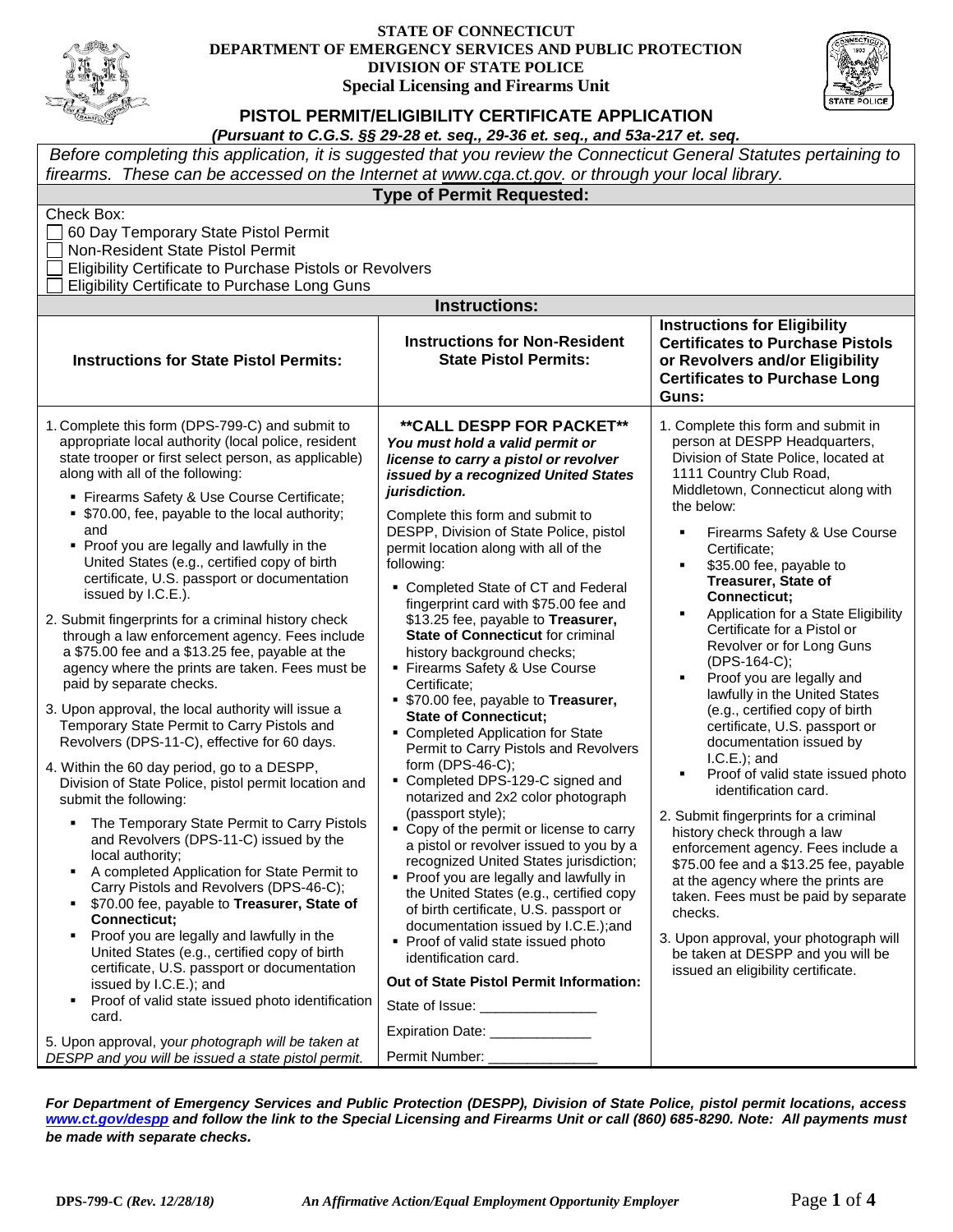## **STATE OF CONNECTICUT DEPARTMENT OF EMERGENCY SERVICES AND PUBLIC PROTECTION DIVISION OF STATE POLICE**

| <b>Contact / Identifying Information:</b>                                                                                                                                                       |  |  |  |  |
|-------------------------------------------------------------------------------------------------------------------------------------------------------------------------------------------------|--|--|--|--|
| <b>Name of Applicant</b>                                                                                                                                                                        |  |  |  |  |
|                                                                                                                                                                                                 |  |  |  |  |
| Suffix<br>Last                                                                                                                                                                                  |  |  |  |  |
| Middle Initial<br>First                                                                                                                                                                         |  |  |  |  |
| Provide all other names by which you have been known (Maiden name, Aliases, Nicknames, etc.)<br>(Attach additional sheet(s), if necessary)                                                      |  |  |  |  |
| Date of Birth<br>Height<br>Weight<br><b>Eye Color</b><br>Sex                                                                                                                                    |  |  |  |  |
| Brown<br>- IF<br><b>Blue</b><br><b>Black</b><br><b>M</b><br>$Ft$ .<br>lln.<br>Lbs.<br>Gray<br>Hazel<br>Green<br>Month/Day/Year                                                                  |  |  |  |  |
| <b>Hair Color</b><br>Race                                                                                                                                                                       |  |  |  |  |
| <b>Brown</b><br><b>Black</b><br><b>Blonde</b><br>l Red<br>White<br>American Indian/Alaskan Native<br>Asian/Pacific Islander<br>White<br><b>Bald</b><br>Gray<br><b>Black</b><br>Unknown<br>Other |  |  |  |  |
| <b>Place of Birth</b><br>Social Security Number (Optional, but will help<br>prevent misidentification)                                                                                          |  |  |  |  |
| City/Town<br><b>State</b>                                                                                                                                                                       |  |  |  |  |
| <b>Country of Citizenship</b><br>Alien Reg. Number (If applicable)                                                                                                                              |  |  |  |  |
| Residential Address (List street address. Post office box numbers are not acceptable)                                                                                                           |  |  |  |  |
| Number/Street                                                                                                                                                                                   |  |  |  |  |
|                                                                                                                                                                                                 |  |  |  |  |
| City/Town<br><b>State</b><br>Zip Code                                                                                                                                                           |  |  |  |  |
| List Residential Addresses for the Last 7 Years (Attach additional sheet(s), if necessary)                                                                                                      |  |  |  |  |
| *Any subsequent changes of address must be reported within 48 hours to the Special Licensing and Firearms Unit<br>1.                                                                            |  |  |  |  |
|                                                                                                                                                                                                 |  |  |  |  |
| 2.<br>Mailing Address (If different from current residential address above)                                                                                                                     |  |  |  |  |
|                                                                                                                                                                                                 |  |  |  |  |
| Number/Street                                                                                                                                                                                   |  |  |  |  |
| <b>State</b><br>City/Town<br>Zip Code                                                                                                                                                           |  |  |  |  |
| Motor Vehicle Operator's License Number<br><b>Home Telephone Number</b><br>$\mathbf{D}$                                                                                                         |  |  |  |  |
| Area Code<br>State of Issue                                                                                                                                                                     |  |  |  |  |
| <b>Alternate Telephone Number</b>                                                                                                                                                               |  |  |  |  |
| $\mathbf{D}$                                                                                                                                                                                    |  |  |  |  |
| Area Code                                                                                                                                                                                       |  |  |  |  |
| <b>Employment History:</b>                                                                                                                                                                      |  |  |  |  |
| List Employers for the Last 7 Years (Provide employer's name, address and telephone number)<br>(Attach additional sheet(s), if necessary)                                                       |  |  |  |  |
|                                                                                                                                                                                                 |  |  |  |  |
| 2.                                                                                                                                                                                              |  |  |  |  |
| <b>Permit or Eligibility Certificate History:</b>                                                                                                                                               |  |  |  |  |
| Have you had a firearms permit, permit application or eligibility certificate of any kind from ANY jurisdiction in the<br>United States denied, suspended or revoked? NO FYES                   |  |  |  |  |
| If "YES," provide:                                                                                                                                                                              |  |  |  |  |
| Identify the jurisdiction which issued the denial, suspension or revocation: ______________________<br>1.                                                                                       |  |  |  |  |
| Date of denial, suspension or revocation:<br>2.                                                                                                                                                 |  |  |  |  |
| The reason for the denial, suspension or revocation:<br>3.                                                                                                                                      |  |  |  |  |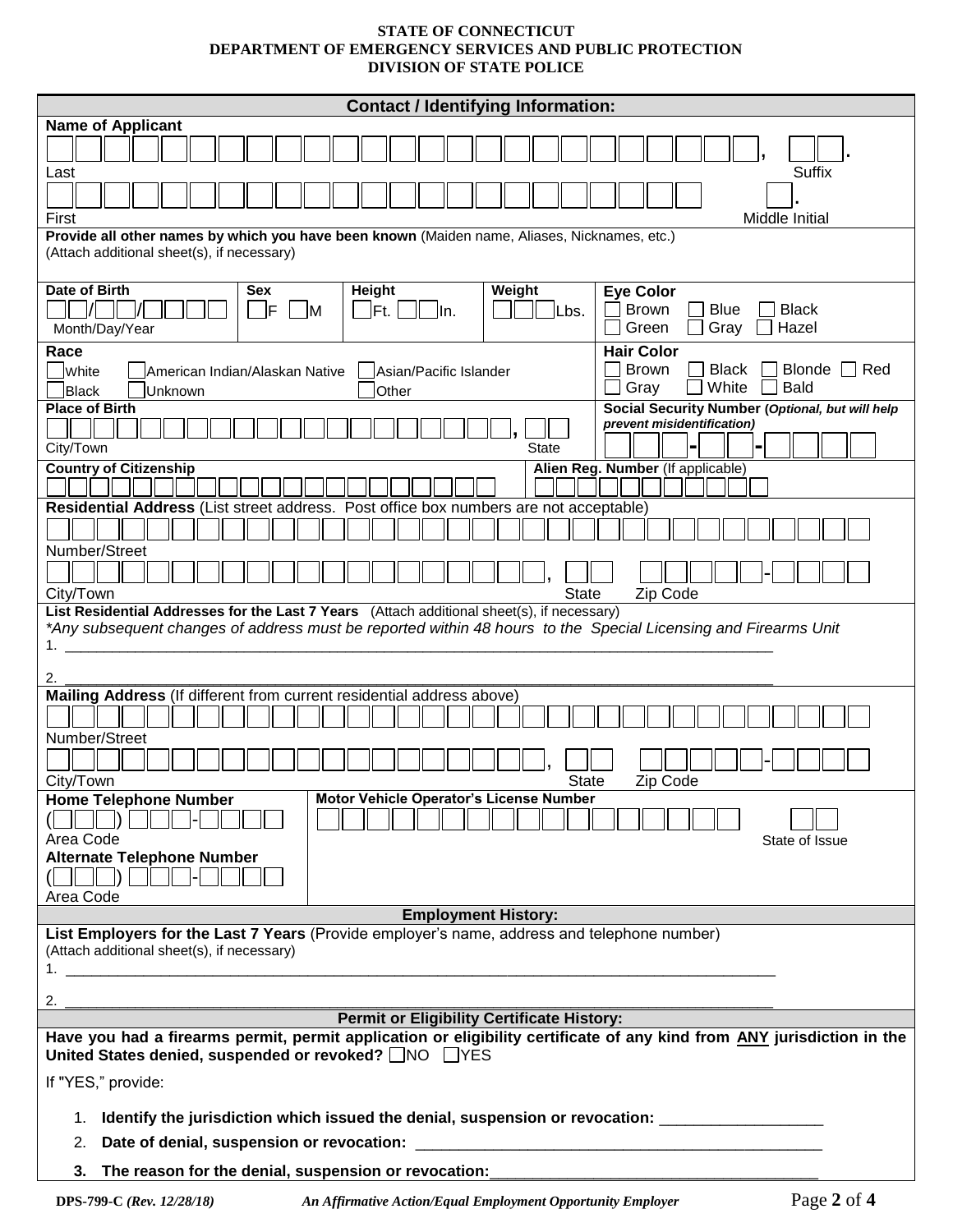## **STATE OF CONNECTICUT DEPARTMENT OF EMERGENCY SERVICES AND PUBLIC PROTECTION DIVISION OF STATE POLICE**

| <b>Medical History:</b>                                                                                                                                                                                                                                                                                                                                                                                                                                                                                                                                                                                                                                                                                                                                                                        |  |  |  |  |  |
|------------------------------------------------------------------------------------------------------------------------------------------------------------------------------------------------------------------------------------------------------------------------------------------------------------------------------------------------------------------------------------------------------------------------------------------------------------------------------------------------------------------------------------------------------------------------------------------------------------------------------------------------------------------------------------------------------------------------------------------------------------------------------------------------|--|--|--|--|--|
| Have you been confined in a hospital for mental illness in the past sixty (60) months by order of a Probate Court?<br>$\Box$ NO $\Box$ YES If "YES," explain: (Attach additional sheet(s), if necessary)                                                                                                                                                                                                                                                                                                                                                                                                                                                                                                                                                                                       |  |  |  |  |  |
| Have you been discharged from custody within the past twenty years after having been found not guilty of a crime<br>by reason of a mental disease or defect? □NO □YES<br>If "YES," explain: (Attach additional sheet(s), if necessary)                                                                                                                                                                                                                                                                                                                                                                                                                                                                                                                                                         |  |  |  |  |  |
| Have you been voluntarily admitted to a hospital for mental illness within the past six (6) months for reasons other<br>than solely for alcohol or drug dependence? △ NO △YES<br>If "YES," explain: (Attach additional sheet(s), if necessary)                                                                                                                                                                                                                                                                                                                                                                                                                                                                                                                                                 |  |  |  |  |  |
| Notice: DESPP herein notifies the applicant that, pursuant to C.G.S. §§ 29-28 through 29-38b, DESPP will be notified by the<br>Department of Mental Health and Addiction Services if the applicant has been confined to a hospital for psychiatric<br>disabilities within the preceding sixty (60) months by order of Probate Court, or if the applicant has been voluntarily admitted<br>to a hospital for mental illness within the past six (6) months for reasons other than solely for alcohol or drug dependence.                                                                                                                                                                                                                                                                        |  |  |  |  |  |
| <b>Criminal History:</b><br>Have you ever been ARRESTED for any crime, in any jurisdiction? NO NES If "YES," list all arrests, indicating                                                                                                                                                                                                                                                                                                                                                                                                                                                                                                                                                                                                                                                      |  |  |  |  |  |
| charges, locations, dates of arrest and dispositions. (Attach additional sheet(s), if necessary)                                                                                                                                                                                                                                                                                                                                                                                                                                                                                                                                                                                                                                                                                               |  |  |  |  |  |
| Notice: You are not required to disclose the existence of any arrest, criminal charge or conviction, the records of which have<br>been erased pursuant to C.G.S. §§46b-146, 54-76o, or 54-142a. If your criminal records have been erased pursuant to one<br>of these statutes, you may swear under oath that you have never been arrested. Criminal records that may be erased are<br>records pertaining to a finding of delinquency or that a child was a member of a family with service needs (C.G.S. 46b-146),<br>an adjudication as a youthful offender (C.G.S. 54-76o), a criminal charge that has been dismissed or nolled, a criminal<br>charge for which the person has been found not guilty, or a conviction for which the person received an absolute pardon<br>(C.G.S. 54-142a). |  |  |  |  |  |
| With regard to criminal history information arising from jurisdictions other than the State of Connecticut: You are not required<br>to disclose the existence of any arrest, criminal charge or conviction, the records of which have been erased pursuant to the<br>law of the other jurisdiction. Additionally, you are not required to disclose the existence of an arrest arising from another<br>jurisdiction if you are permitted under the law of that jurisdiction to swear under oath that you have never been arrested.                                                                                                                                                                                                                                                              |  |  |  |  |  |
| Have you ever been CONVICTED under the laws of this state, federal law or the laws of another jurisdiction?<br>If "YES," list all convictions, include charges, location, date of arrest, and disposition. (Attach additional<br>$\square$ NO $\square$ YES<br>sheet(s), if necessary)                                                                                                                                                                                                                                                                                                                                                                                                                                                                                                         |  |  |  |  |  |
| Are you currently on probation, parole, work release, in an alcohol and/or drug treatment program or other pre-trial<br>diversionary program or currently released on personal recognizance, a written promise to appear or a bail bond for<br>a pending court case? $\Box$ NO $\Box$ YES If "YES," explain. (Attach additional sheet(s), if necessary)                                                                                                                                                                                                                                                                                                                                                                                                                                        |  |  |  |  |  |
| Within the past five (5) years, have you been the subject of a Protective Order or Restraining Order issued by a<br>court in a case involving the use, attempted use or threatened use of physical force against another person,<br>regardless of the outcome or result of any related criminal case? $\Box$ NO $\Box$ YES                                                                                                                                                                                                                                                                                                                                                                                                                                                                     |  |  |  |  |  |
| If "YES," which court issued the order?                                                                                                                                                                                                                                                                                                                                                                                                                                                                                                                                                                                                                                                                                                                                                        |  |  |  |  |  |
| <b>Military History:</b>                                                                                                                                                                                                                                                                                                                                                                                                                                                                                                                                                                                                                                                                                                                                                                       |  |  |  |  |  |
| Were you ever a member of the Armed Forces of the United States? □NO □YES (If yes, please include a copy of your DD-214)                                                                                                                                                                                                                                                                                                                                                                                                                                                                                                                                                                                                                                                                       |  |  |  |  |  |